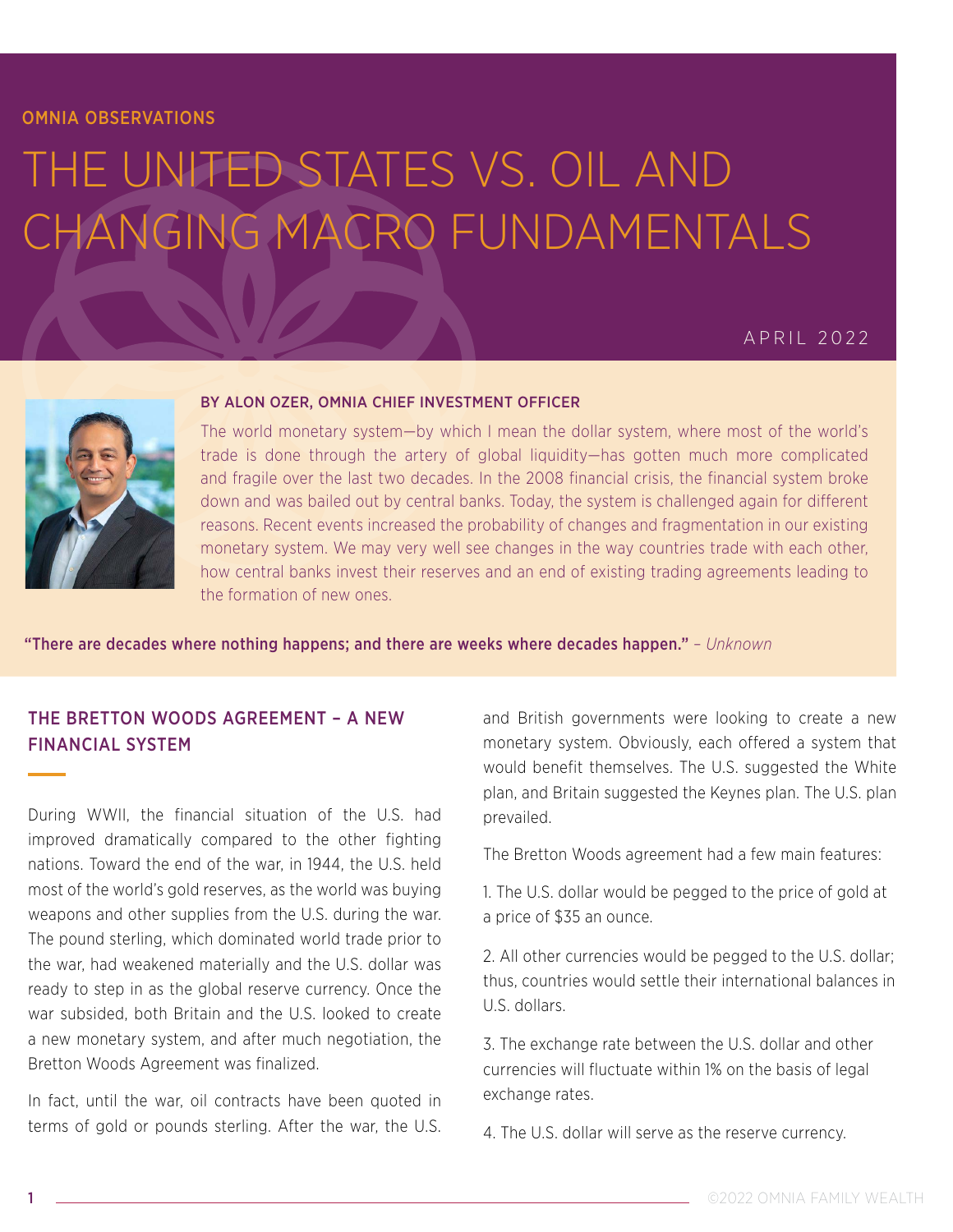In effect, this system guaranteed there would always be demand for the U.S. dollar and, for that, demand for U.S. debt.

#### THE BREAKDOWN OF THE BRETTON WOODS AGREEMENT

By the 1960s, as the European and Japanese economies recovered and their exports became more desired and competitive, the need to hold U.S. dollars had decreased, as these countries were being paid in dollars for their exports to the U.S. For this reason, trading nations started converting their dollars back to gold. (The U.S. had to ship them the gold). At the same time, the U.S. was also funding a very expensive war in Vietnam. As the U.S. balance of payments deteriorated, the risk of a "run on gold" and the ability for the U.S. to meet its financial obligations had increased materially. In addition, starting in 1965, the U.S. experienced growing inflation pressures. On August 15, 1971, President Nixon announced the close of the gold window. From then on, trading partners of the U.S. were no longer able to convert their dollars to gold. The breakdown of Bretton Woods created turmoil in world currency markets, and between 1971 and 1973, the U.S. dollar fell by 25% on average relative to other major currencies. One thing was clear: In order to maintain a world reserve currency, one needs to keep running (and enjoying) a trade deficit, providing dollars to the world. To do that, one needs to guarantee a constant demand for dollars.

#### THE PETRODOLLARS SYSTEM



*Source: Federal Reserve Public Data Research*

In addition to the chaos created by the termination of the Bretton Woods agreement, October 1973 brought us an oil crisis. In retaliation for supporting Israel in the Yom Kippur War, OPEC countries led by Saudi Arabia forced an oil embargo on the U.S. and Europe. Oil prices quadrupled, inflation hit 11%, and the S&P 500 was down -30% (following an 11% drop in 1973). The economy was in a downward spiral.

On June 8, 1974, Secretary of State Henry Kissinger and Saudi Prince Fahd signed an agreement for economic and military cooperation between the two states.

The two most important points for the U.S. in this agreement were:

- 1. Oil will be priced and invoiced in U.S. dollars.
- 2. The proceeds from the sale of oil will be invested in U.S. treasuries or other dollar-denominated securities.

#### THE OBJECTIVES THAT WERE ACHIEVED WERE:

- 1. To neutralize oil as a weapon.
- 2. To create a constant, reliable demand for U.S. dollars.
- 3. Ensure that dollars would be recycled back into U.S. debt to fund the growing deficit.

Let us think about the importance of this achievement. The largest commodity in the world, which had no alternative, was now priced in U.S. dollars. Any country that wanted to import oil from OPEC states would first need to convert its currency into the U.S. dollar.

#### IS U.S. DOLLAR BACKED BY OIL?

While the U.S. dollar is not backed by oil in the same way it was backed by gold up until 1971, oil still plays an important role in the ongoing demand for U.S. dollars. Oil demand at pre-pandemic levels was at 99.5 million barrels a day (IEA Oil market Report, December 2021). The constant demand for energy supports an increasing demand for U.S. dollars, allowing the U.S. to run massive deficits. Other countries must maintain large dollar reserves to protect themselves against a rising dollar/devaluation against the dollar. However, this is no longer a safety net we can rely on.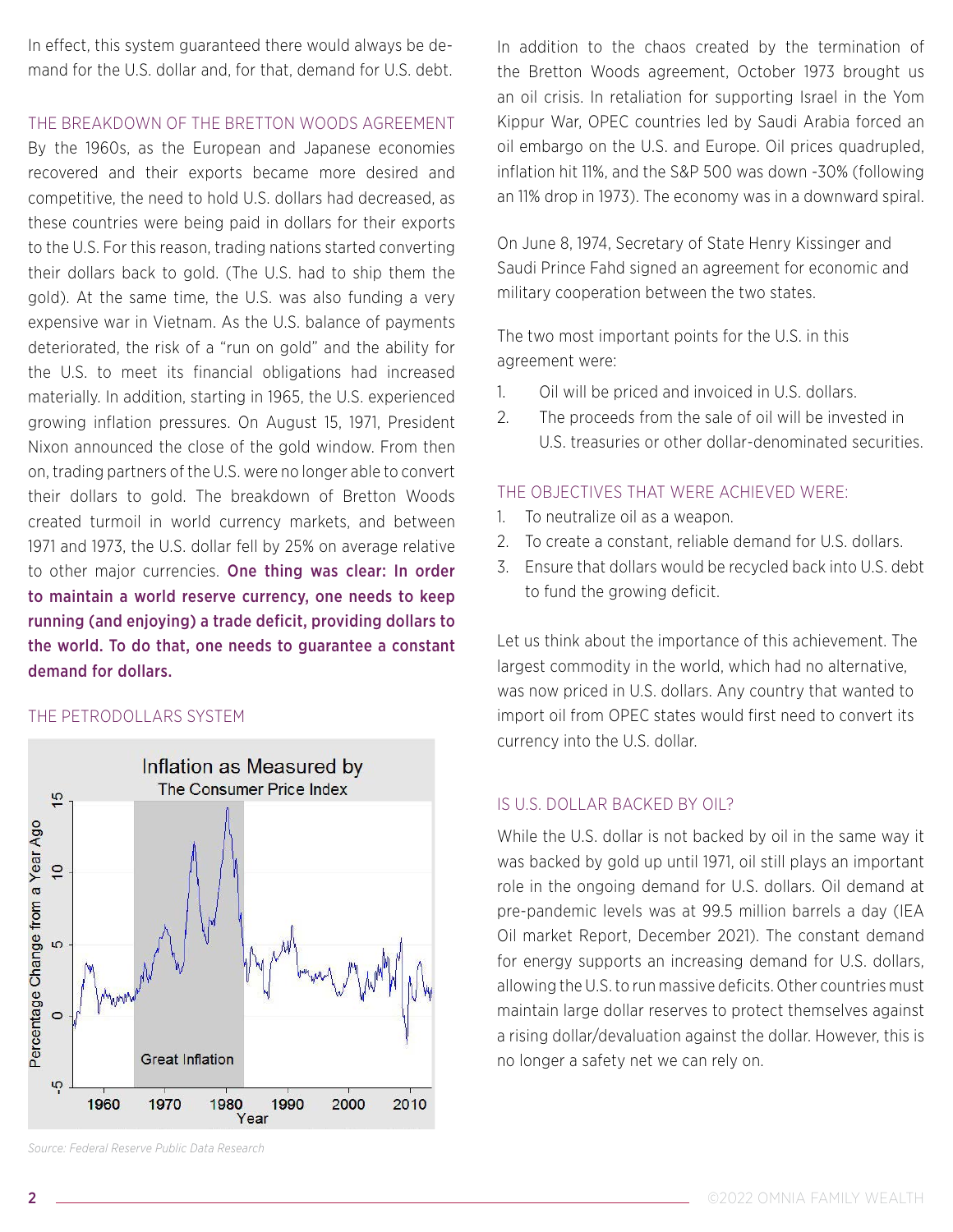#### FAST FORWARD TO TODAY

The war in Ukraine, in addition to being a humanitarian catastrophe, also highlights three major points with immense implications:

#### 1. RESHORING SUPPLY CHAINS

This trend had begun during the tough months of the Covid-19 pandemic, as countries suddenly realized how much they depended on other states for critical components and materials. Read more: See full DOD report [Securing](https://media.defense.gov/2022/Feb/24/2002944158/-1/-1/1/DOD-EO-14017-REPORT-SECURING-DEFENSE-CRITICAL-SUPPLY-CHAINS.PDF) [Defense-Critical Supply Chains.](https://media.defense.gov/2022/Feb/24/2002944158/-1/-1/1/DOD-EO-14017-REPORT-SECURING-DEFENSE-CRITICAL-SUPPLY-CHAINS.PDF) To me, a longer-term supply chain migration out of China for U.S. and European companies seems inevitable. The pace and size are still to be determined. Japan has already started incentivizing domestic manufacturing. The deglobalization trend is real, but its implications, economically and geopolitically, are still unknown. More about that later. Read more: [Japan Boosts](https://www.bloomberg.com/news/newsletters/2021-02-03/supply-chains-latest-japan-adds-incentives-to-counter-china-inc) [Incentives to Counter China's Factory Dominance](https://www.bloomberg.com/news/newsletters/2021-02-03/supply-chains-latest-japan-adds-incentives-to-counter-china-inc)

#### 2. SAFETY OF RESERVE ASSETS

On February 26, 2022, the Russian central bank lost access to its reserves, valued at \$630 billion, which pushed Russia toward a potential default on its debt. In addition, major Russian banks were denied access to the SWIFT network. Read more: [U.S. escalates sanctions with a freeze on](https://www.nytimes.com/2022/02/28/us/politics/us-sanctions-russia-central-bank.html) [Russian central bank assets.](https://www.nytimes.com/2022/02/28/us/politics/us-sanctions-russia-central-bank.html) Central Banks around the globe keep their reserves in developed countries, mostly in Europe and the United States. As a sovereign country with a capital account surplus, you now must rethink how you should save and invest these reserves, where and in what assets. How will you be sure they are protected against sanctions?

#### 3. OIL TRADE IN CURRENCIES OTHER THAN U.S DOLLARS

Over the last few years, major countries expressed their dissatisfaction with the need to convert their currencies to dollars in order to purchase oil. Since the war in Ukraine broke out, these voices got much louder. Read more:

#### [Saudi Arabia Considers Accepting Yuan Instead of](https://www.wsj.com/articles/saudi-arabia-considers-accepting-yuan-instead-of-dollars-for-chinese-oil-sales-11647351541) [Dollars For Chinese Oil Sales](https://www.wsj.com/articles/saudi-arabia-considers-accepting-yuan-instead-of-dollars-for-chinese-oil-sales-11647351541)

• [China Is Reportedly Taking the First Steps To Pay For](https://www.cnbc.com/2018/03/29/china-is-taking-the-first-steps-to-pay-for-oil-in-yuan-instead-of-us-dollars-this-year-sources.html)  [Oil In Yuan Instead of U.S. Dollars This Year](https://www.cnbc.com/2018/03/29/china-is-taking-the-first-steps-to-pay-for-oil-in-yuan-instead-of-us-dollars-this-year-sources.html)

- [Putin Tells Europe: Pay In Rubles Or We'll Cut Off](https://www.reuters.com/business/energy/russia-sets-deadline-rouble-gas-payments-europe-calls-it-blackmail-2022-03-31/)  [Your Gas](https://www.reuters.com/business/energy/russia-sets-deadline-rouble-gas-payments-europe-calls-it-blackmail-2022-03-31/)
- [Russia, China Agree 30-Year Gas Deal Via New](https://www.reuters.com/world/asia-pacific/exclusive-russia-china-agree-30-year-gas-deal-using-new-pipeline-source-2022-02-04/)  [Pipeline, To Settle in Euros](https://www.reuters.com/world/asia-pacific/exclusive-russia-china-agree-30-year-gas-deal-using-new-pipeline-source-2022-02-04/)
- [As West Shuns Moscow, Officials Say India Eyes More](https://www.reuters.com/world/india/india-considers-buying-discounted-russian-oil-commodities-officials-say-2022-03-14/)  [Cheap Russian Oil](https://www.reuters.com/world/india/india-considers-buying-discounted-russian-oil-commodities-officials-say-2022-03-14/)

#### WHERE DO THESE POINTS COLLIDE?

Because most of the world's trade is done in U.S. dollars (especially in energy), countries must hold reserves in U.S. dollars. But, by holding reserves in U.S. dollars, states expose themselves to sanctions and confiscation of their reserves in times of conflict with the U.S.

In a seeming response to the U.S. and Europe blocking Russia's access to its reserves, China increased pressure on Saudi Arabia to receive yuan for their purchase of oil. This request cannot be ignored as China consumes 25% of Saudi Arabia's annual production. China is also by far the largest oil importer in the world. We should expect other countries to follow and for China to push for other commodities to be bought in yuan. There's also the possibility that we will see countries deploy some of their reserves into other hard assets and commodities. The sanctions on Russia also gave China the legitimacy to push its Cross-Border Interbank [Payment System](https://www.scmp.com/economy/china-economy/article/3168684/what-chinas-swift-equivalent-and-could-it-help-beijing-reduce) as a replacement for the SWIFT system.

#### HOW COULD THIS AFFECT THE DOLLAR AND THE U.S.?

Let me start by saying that the U.S. dollar is not about to be replaced by anything else anytime soon, as there's no valid alternative and our capital markets are the main liquidity vain for the largest companies on earth. After WWII, England was left with a deficit that was hard to maintain and the pound sterling was losing value. At a point, England had to suspend the pound's convertibility, but it took another 20 years for the pound to officially lose its status as a reserve currency. In the table below, you will see the importance of the U.S. dollar to world trade.

Putting all the points I mentioned above together, the picture is very concerning. Point #1 is inflationary and a long and very costly process. The process of improving supply chain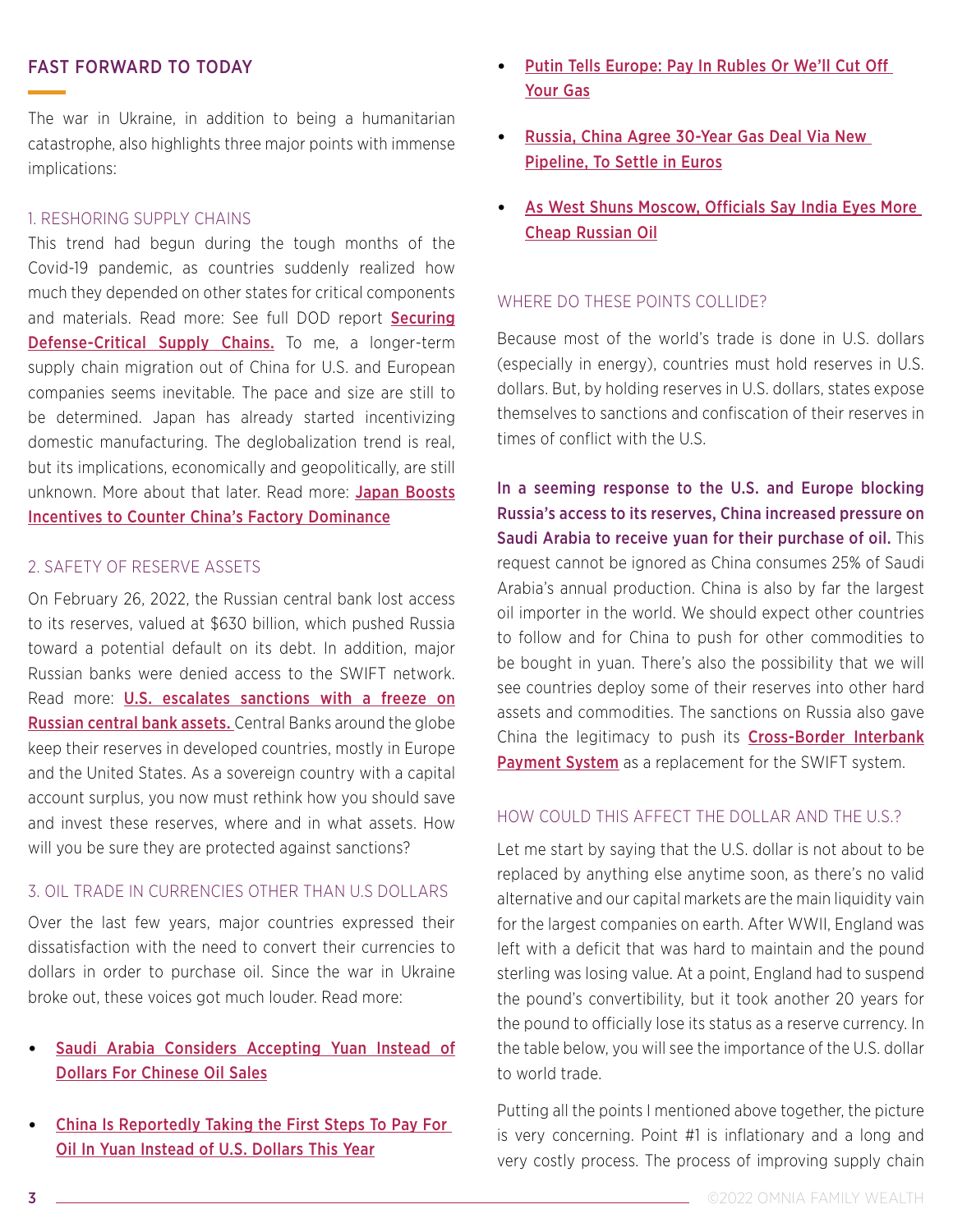

*Source: IMF*

resilience and protection against material shortages, as the DOD has recently suggested, will cost trillions. Read more: [Biden's \\$5.8 Trillion Budget Pivots Toward Economic and](https://www.nytimes.com/2022/03/28/us/politics/biden-proposes-increases-in-defense-and-social-spending.html)  [Security Concerns](https://www.nytimes.com/2022/03/28/us/politics/biden-proposes-increases-in-defense-and-social-spending.html). To fund these projects, the Treasury Department will have to massively increase the issuance of treasuries at a time when the Fed, which has been the largest buyer of treasuries, is planning on reducing its holdings of treasuries. Read more: [Fed Lays Out Plan to Prune Balance](https://www.bloomberg.com/news/articles/2022-04-06/fed-lays-out-plan-to-prune-balance-sheet-by-1-1-trillion-a-year)  [Sheet by \\$1.1 Trillion a Year.](https://www.bloomberg.com/news/articles/2022-04-06/fed-lays-out-plan-to-prune-balance-sheet-by-1-1-trillion-a-year) This will increase an already massive deficit and add pressure on already rising interest rates.



*Source: Congressional Budget Office*

Points #2 and #3 mean less dollar demand and fewer buyers of treasuries. (This adds to an existing situation of foreign investors holding fewer treasuries, as you can see from the charts below). Adding this to point #1, it's the perfect storm.

If we didn't have such a huge deficit, I would say there's no reason to be concerned, but we do. I don't think many investors understand how bad our fiscal situation is. It is so bad that in the next recession, there's a possibility that tax receipts will not be enough to cover our debt servicing and entitlements payments. The potential impact will be higher rates on U.S. debt, which will be financed through higher taxes, spending cuts (which I doubt will ever happen), and the Fed printing money. This, in turn, could push the U.S. into a recession or, worse, stagflation.

#### HOLDINGS OF MARKETABLE U.S. TREASURIES:



*Source: Federal Reserve*

## SHARE OF GENERAL GOVERNMENT DEBT SECURITIES HELD BY FOREIGN INVESTORS:



*Source: Federal Reserve*

#### OTHER IMPLICATIONS

The U.S. dollar is the most important asset in the world today. The flow of dollars is crucial for global funding and trade and affects the behavior of different asset classes. The dollar's relation to other currencies (specifically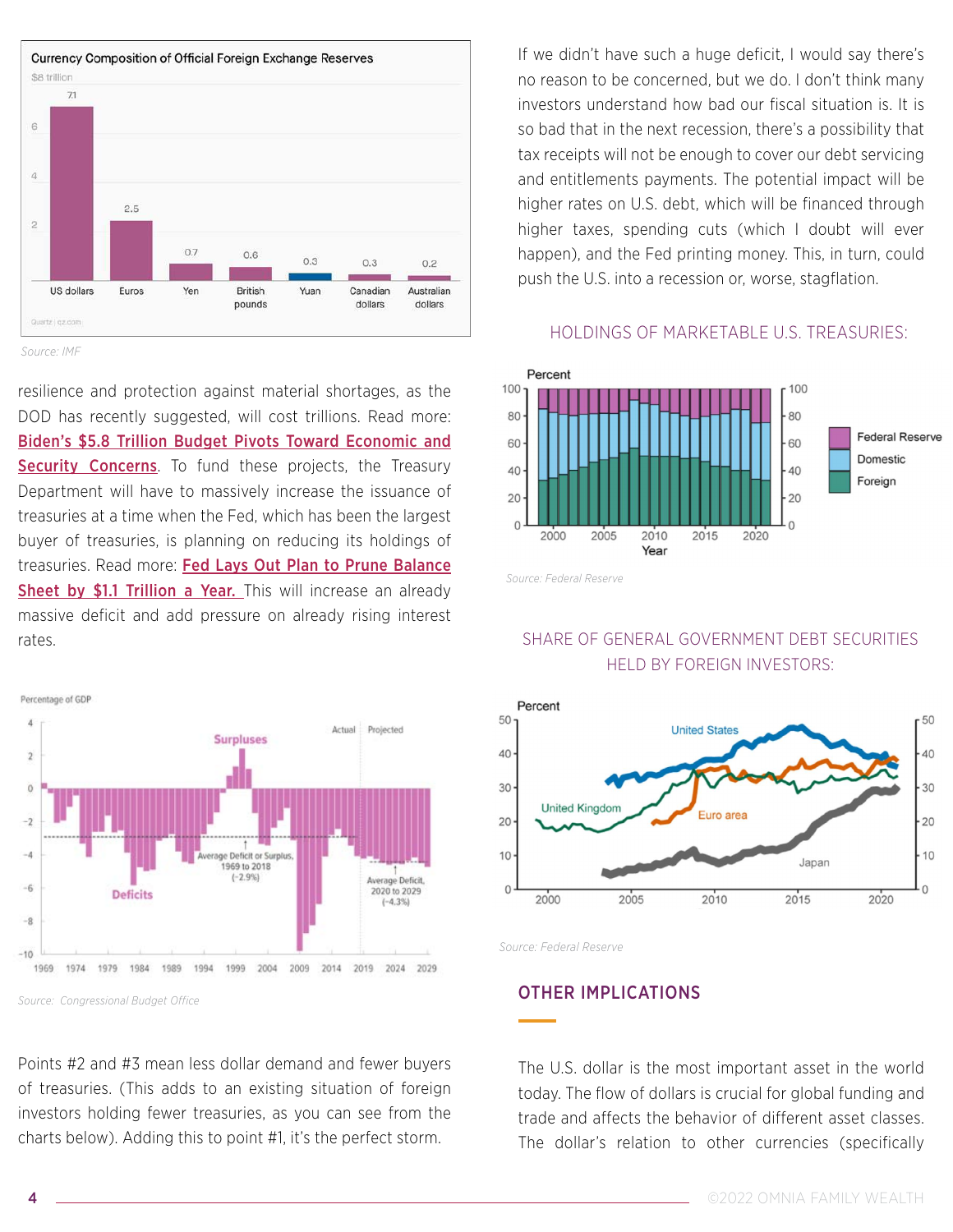the Japanese Yen) affects liquidity in major markets. A change in the strength and role of the dollar could affect the relationship and correlation between assets. We should expect to see macro fundamentals changing that would force investors to rethink their investment strategies. could affect the relationship and correlation between assets and force countries to find other assets to park their reserves. We should expect to see macro fundamentals changing that would force investors to rethink their investment strategies.

#### A NOTE ABOUT DIGITAL ASSETS

I believe this will also give another push to the decentralization finance trend where no one country will have the control of a reserve currency. The support in Asia and third world countries where financing costs are very high will be strong. I believe other developed countries will benefit as well. The U.S will be the main opponent. This process, if it happens, will take years, but it's important to keep watching the developments.